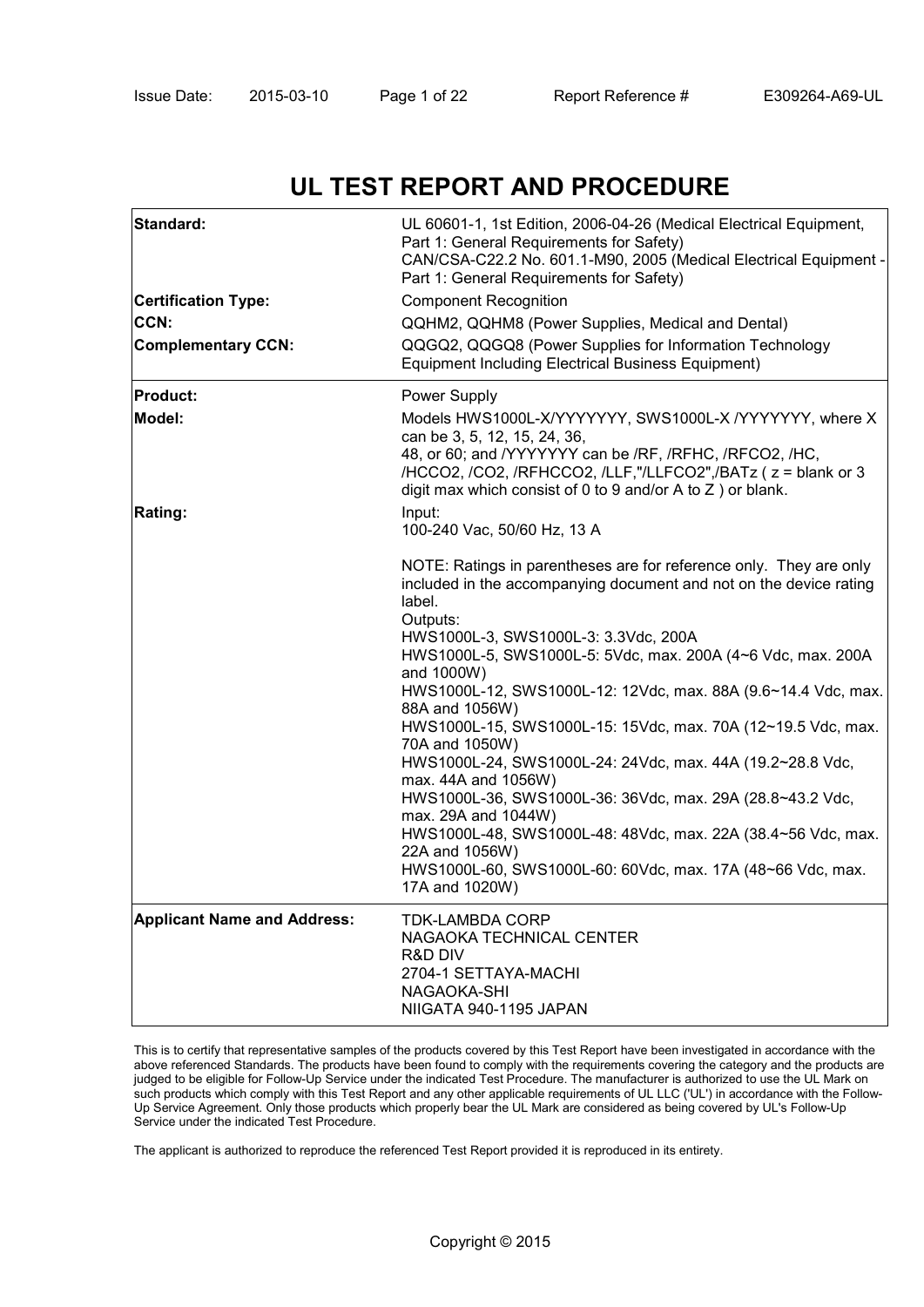UL authorizes the applicant to reproduce the latest pages of the referenced Test Report consisting of the first page of the Specific Technical Criteria through to the end of the Conditions of Acceptability.

Any information and documentation involving UL Mark services are provided on behalf of UL LLC (UL) or any authorized licensee of UL.

Prepared by: Zhuo Guoping / Rios Lin Reviewed by: Lee Chenchen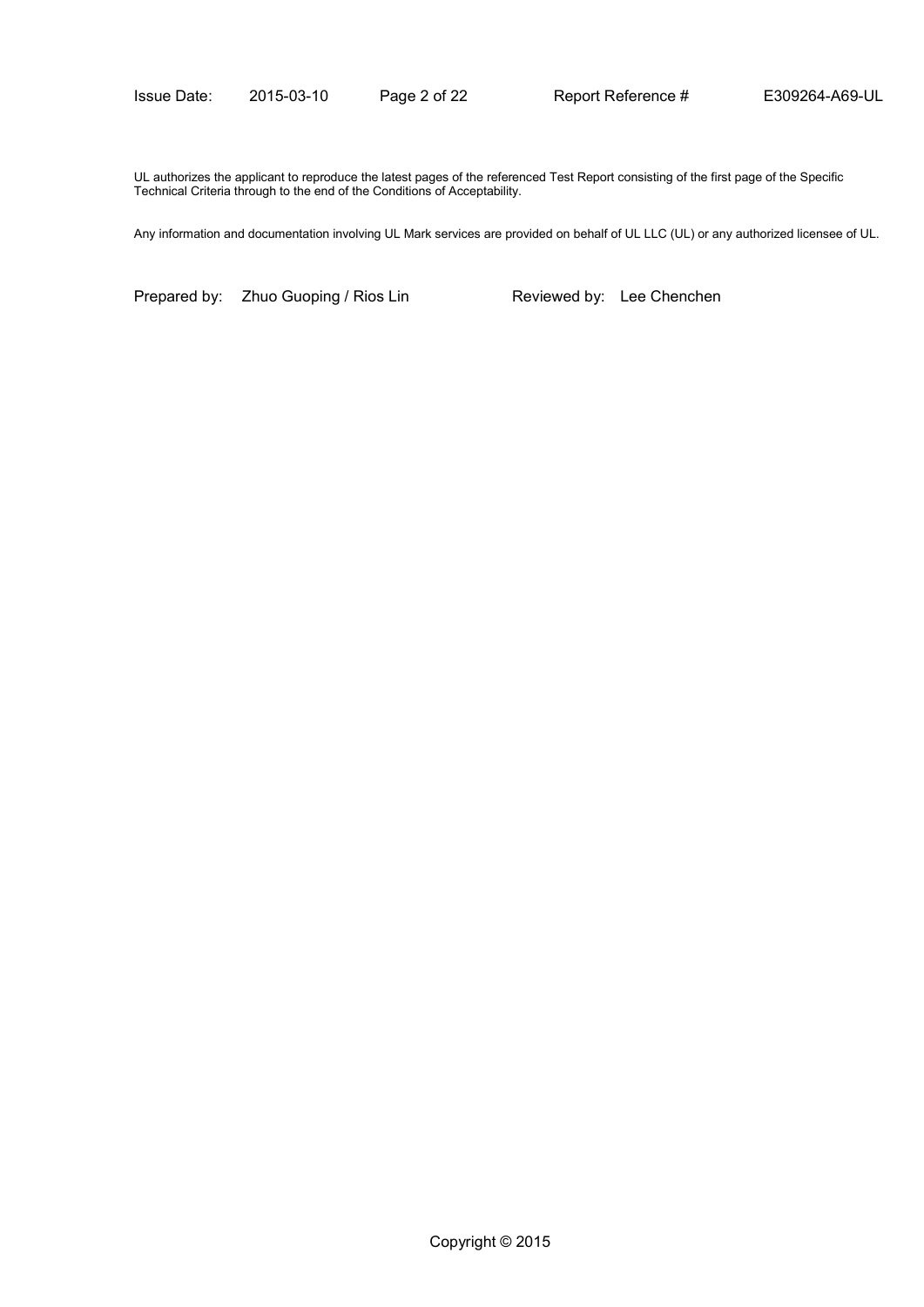### **Supporting Documentation**

The following documents located at the beginning of this Procedure supplement the requirements of this Test Report:

- A. Authorization The Authorization page may include additional Factory Identification Code markings.
- B. Generic Inspection Instructions
	- i. Part AC details important information which may be applicable to products covered by this Procedure. Products described in this Test Report must comply with any applicable items listed unless otherwise stated in the body of this Test Report.
	- ii. Part AE details any requirements which may be applicable to all products covered by this Procedure. Products described in this Test Report must comply with any applicable items listed unless otherwise stated in the body of each Test Report.
	- iii. Part AF details the requirements for the UL Certification Mark which is not controlled by the technical standard used to investigate these products. Products are permitted to bear only the Certification Mark(s) corresponding to the countries for which it is certified, as indicated in each Test Report.

#### **Product Description**

The HWS1000L and SWS1000L series are Class I power supplies for building-in and intended for use in Medical Equipment. The metal enclosure is protectively earthed and provides partial protection to live parts. Fans of variable speed are provided.

# **Model Differences**

All Models are similar to each other, except the following:

a) Output rating; +3.3Vdc for HWS1000L-3 & SWS1000L-3; +5Vdc (4~6 Vdc) for HWS1000L-5 & SWS1000L-5; +12Vdc (9.6~14.4 Vdc) for HWS1000L-12 & SWS1000L-12; +15Vdc (12~19.5 Vdc) for HWS1000L-15 & SWS1000L-15; +24Vdc (19.2~28.8 Vdc) for HWS1000L-24 & SWS1000L-24; +36Vdc (28.8~43.2 Vdc) for HWS1000L-36 & SWS1000L-36; +48Vdc (38.4~56 Vdc) for HWS1000L-48 & SWS1000L-48; +60Vdc (48~66 Vdc) for HWS1000L-60 & SWS1000L-60; HWS1000L is identical to SWS1000L except for the model designation;

b) Layout;

c) Transformer (T2) secondary winding;

d) Model designation (refer to Additional information more designation information);

# **Technical Considerations**

- Classification of installation and use : NA. Built In Power Supply
- **Supply connection : NA Built In Power Supply**
- Accessories and detachable parts included in the evaluation : None
- Options included : None
- The product was investigated to the following additional standards:: CAN/CSA-C22.2 No. 601.1-M90 (R2005) (includes National Differences for Canada), UL 60601-1, 1st Edition, 2006-04-26 (includes National Differences for USA)(except EMC limitations, EN 60601-1-2, Biocompatibility, EN 10993-1, Programmable Electronic Systems, IEC 60601-1-4),
- The product was not investigated to the following standards or clauses:: Clause 52.1, Programmable Electronic Systems (IEC 601-1-4), Clause 48, Biocompatibility (ISO 10993-1), Clause 36, Electromagnetic Compatibility (IEC 601-1-2)
- The product is Classified only to the following hazards:: Casualty, Shock, Fire
- The degree of protection against harmful ingress of water is:: Ordinary
- The following accessories were investigated for use with the product:: N/A
- The mode of operation is:: Continuous
- Software is relied upon for meeting safety requirements related to mechanical, fire and shock:: No
- The product is suitable for use in the presence of a flammable anesthetics mixture with air or oxygen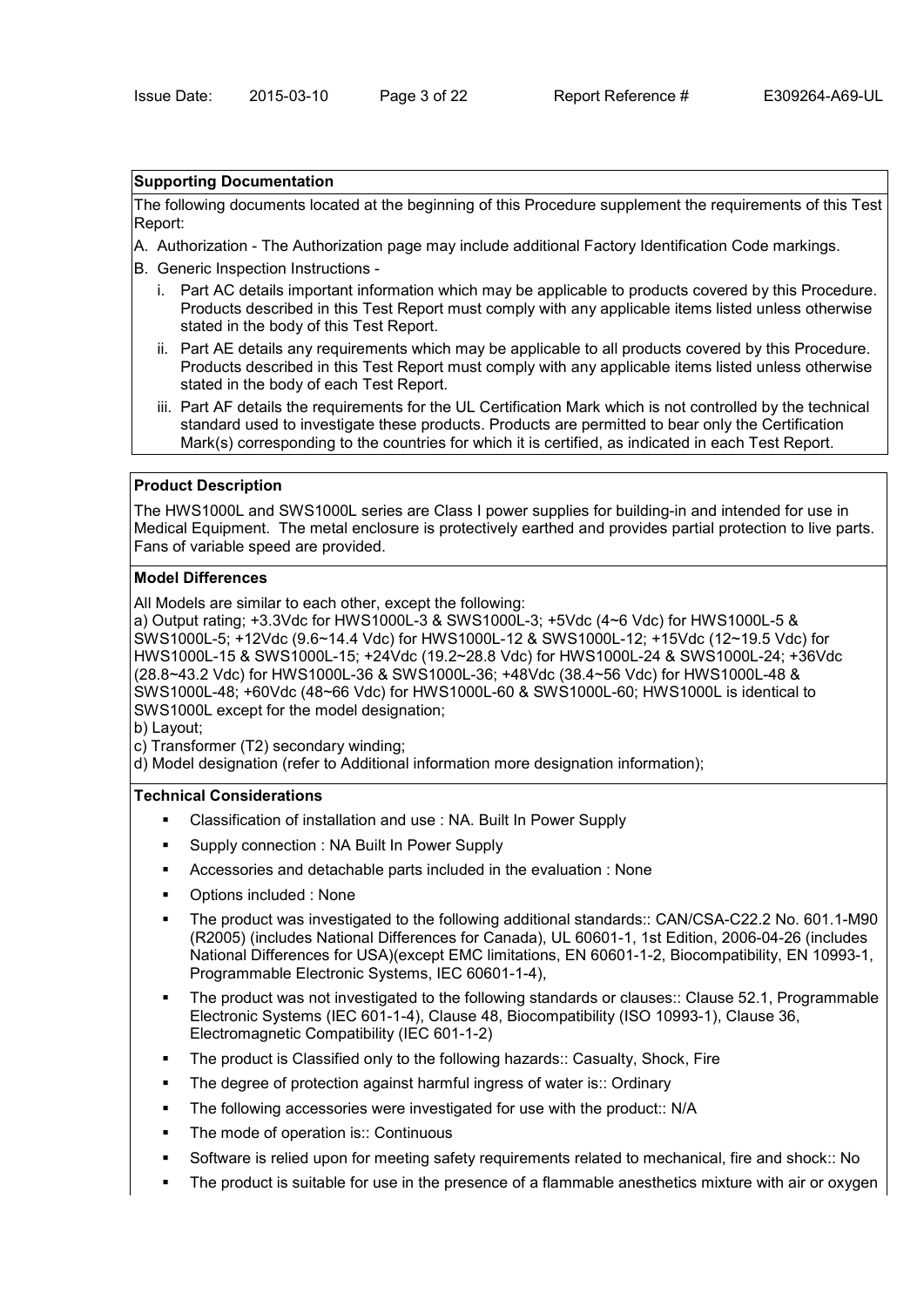or with nitrous oxide:: No,

# **Engineering Conditions of Acceptability**

For use only in or with complete equipment where the acceptability of the combination is determined by UL LLC. When installed in an end-product, consideration must be given to the following:

- Note: No default COAs exist for 60601: 1. CNR and USR: Product covered is Recognized Component and has been judged on the basis of the requirements for The Standard for Medical Electrical Equipment UL 60601-1, First Edition, dated April 25, 2003 and CAN/CSA-C22.2 No. 601.1- M90, Update No. 2, November 2003. 2. The device shall be installed in compliance with the enclosure, mounting, ventilation requirements, markings, symbols, spacing and segregation requirements of the end-use product. 3. The output connections are not suitable for current interruption. The acceptability of the mating connection relative to securedness, insulating material, leakage current and temperature shall be considered in the end-used equipment. 4. The suitability of the load and the isolation shall be investigated in the end-used equipment. 5. The product was considered as a Class I with no Applied Parts. 6. The Temperature Test was conducted with simulated load. The product was submitted and tested for use at the maximum ambient temperature (Tma), permitted by the manufacturer's specification of: Tma for Power Supply with Normal Fan Mode, configuration is 50degC; while Tma for Power Supply with Reverse Fan Mode configuration is, 35degC. Temperature Test shall be considered when installed in the end-use equipment. 7. Leakage Current Tests (CL. 19) shall be considered on the end-use , equipment. 8. This equipment was not investigated for ingress of water (IPX0). 9. The unit must be installed as described in the Technical Specification. When installed in the end-used equipment, consideration shall be taken to ensure the openings, LEDs and wirings are enclosed. 10. The suitability of the mains power supply cord set and mating connector shall be considered in the end use application. 11. The transport and storage conditions (temperature, humidity, environmental, and pressure) shall be considered in the end use application. 12. The fuse markings shall be considered in end use product. 13. The technical specification, description and other information shall be included in the end use product accompanying documents. 14. Symbol 5041 from IEC 60417 shall be marked onto chassis for heat warning. 15. The power supply terminals and/or connectors are: Suitable for factory wiring only. 16. The maximum investigated branch circuit rating is: 20 A. 17. Proper bonding to the end-product main protective earthing termination is required., 18. The following end-product enclosures are required: Mechanical, Fire, Electrical. 19. The product shall be fully enclosed in the end product. 20. The Terminal Block (TB1) was not evaluated as terminal block for direct connecting of power supply cord.,
- The model "/BATz" is investigated as one output option, it needs to be considered in end-product..
- SWS1000L-X or HWS1000L-X (where X can be 3, 5, 12, 15, 24, 36, 48 or 60) has addtional option where OCP can be adjusted. The suitable connection and the related test should be considered in end-product.

#### **Additional Information**

Under SR2237442.532077- Report Transfer (Project #4786791333; Feb 2015) E252373 X3 A3 is transferred to E309264 X5 A69. The applicant and listee details (name and addresses) are changed from the release site to the intended applicant.

HWS1000L-X /YYYYYYY, SWS1000L-X /YYYYYYY, where X can be 3, 5, 12, 15, 24, 36, 48, or 60. And, /YYYYYYY can be /RF, /RFHC, /RFCO2, /HC, /HCCO2, /CO2, /RFHCCO2,/LLF,/LLFCO2,/BATz or blank. 1) /RF Reverse Fan

3) /CO2 Carbon coating

- Power supply is evaluated at 100% loading (declared by manufacturer) at ambient up to and including 50°C.

- Power supply is evaluated at 100% loading (declared by manufacturer) at ambient up to and including 35degC for reverse fan mode.

Amendment 1: (08CA30820): Addition of models SWS1000L-3, SWS1000L-15, SWS1000L-36, SWS1000L-

<sup>2) /</sup>HC Hiccup mode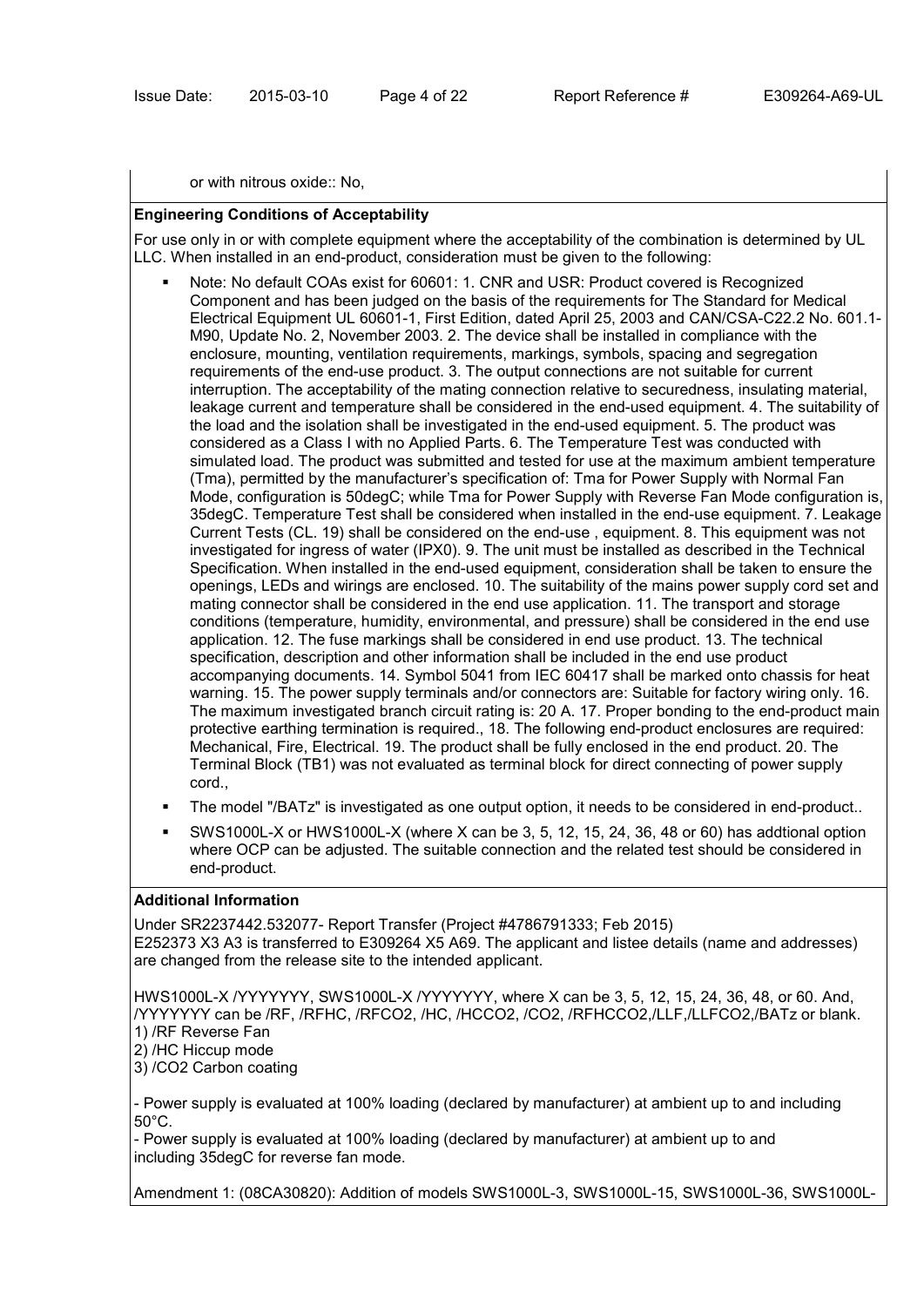# 48, SWS1000L-60

Amendment 2: (08CA54968): Update of trademark and addition of HWS1000L-X series. HWS1000L is identical to SWS1000L except for the model designation.

SR4837614-T001 Correction Report

No Test is considered necessary.

(1) Critical component table 1.5.1, Insulation sheet (Between main board and metal enclosure), manufacturer change from GE to Sabic Innovative Plastics for material type FR60

Reissue E252373-A3-UL-2 (10CA28238): Change manufacturer from "Nemic Lambda" to "TDK-Lambda". Addition of the following alternate components:

(a) Varistor, Manufacturer: Thinking Corp, type: TVR10471V

(b) Varistor, Manufacturer: Nipponchemicon, type: TND10V471

(c) Varistor, Manufacturer: Epcos, type: S10K300E2

(d) Dummy tape (margin tape) in transformer T4, manufacturer: 3M, type: 69

E252373-A3-UL (10CA54562) : Addition of the following alternate components:

(a) supplementary fuse, F2 (manufacturer: Daito, type: D51, rated: DC450V 10A)

(b) X-capacitor, C1 & C4

(i) manufacturer: EPCOS, type: B3293 and B3292 series, rated: 1uF, 250Vac, X2;

(ii) manufacturer: Xiamen Faratronic, type: MKP62 series, rated: 1uF, 250Vac, X2;

(iii) manufacturer: Europtronic, type: MPX series, rated: 1uF, 250Vac, X2

E252373-A3-UL: 11CA55000: Testing is not required for this project since it is addition of capacitor C13 in the critical component table that was missed out in previous investigation.

E252373-A3-UL (13CA16959): Construction review and testing is unnecessary due to update the special instructions only.

# E252373-A3-UL (13CA35432):

Alternate Fan (Type 109L0612G4) from Sanyo Denki with the same rating as type D041(original one), Heatsink1 ((For D1, D12, TH2, Q1, Q2, Q4, D4, D5, SR1) , Insulation sheet with little change. The humidity test and dielectric voltage withstand test were performed.

Alternate similar model "LLF" which is for the new alternate Fan (Type 109L0612G4) from Sanyo Denki. No test required for this alternate.

Alternate similar model "/LLFCO2"which is the combination for model "LLF" and model "CO2"for alternative fan & coated PCB.

Alternate Model "/BATz", Construction review and testing is unnecessary due to Models with suffix "/BATz" are identical to the basic model . and the only difference from model HWS1000L-36 and HWS1000L-60 with suffix /BATz to the others is the OCP settings can be changed by user skilled person and PCB may be additionally coated.

User skilled person can adjust the OCP range within 55%~100% rating in the normal condition. And SWS1000L-X or HWS1000L-X (where X can be 3, 5, 12, 15, 24, 36, 48 or 60) has additional option where OCP can be adjusted to minimum 30% rating in the normal condition by factory personnel only. Where OCP setting can be adjusted to minimum 30% rating in normal condition, the PCB of these models may also be additionally coated.

Report revision (2014, Sep., project number: 4786529829)

Expanding output voltage from single value to a range and with max. output power. NOTE: Ratings in parentheses are for reference only. They are only included in the accompanying document and not on the device rating label.

# **Additional Standards**

The product fulfills the requirements of: CAN/CSA-C22.2 No. 601.1-M90 (R2005) (includes National Differences for Canada)

# **Markings and instructions**